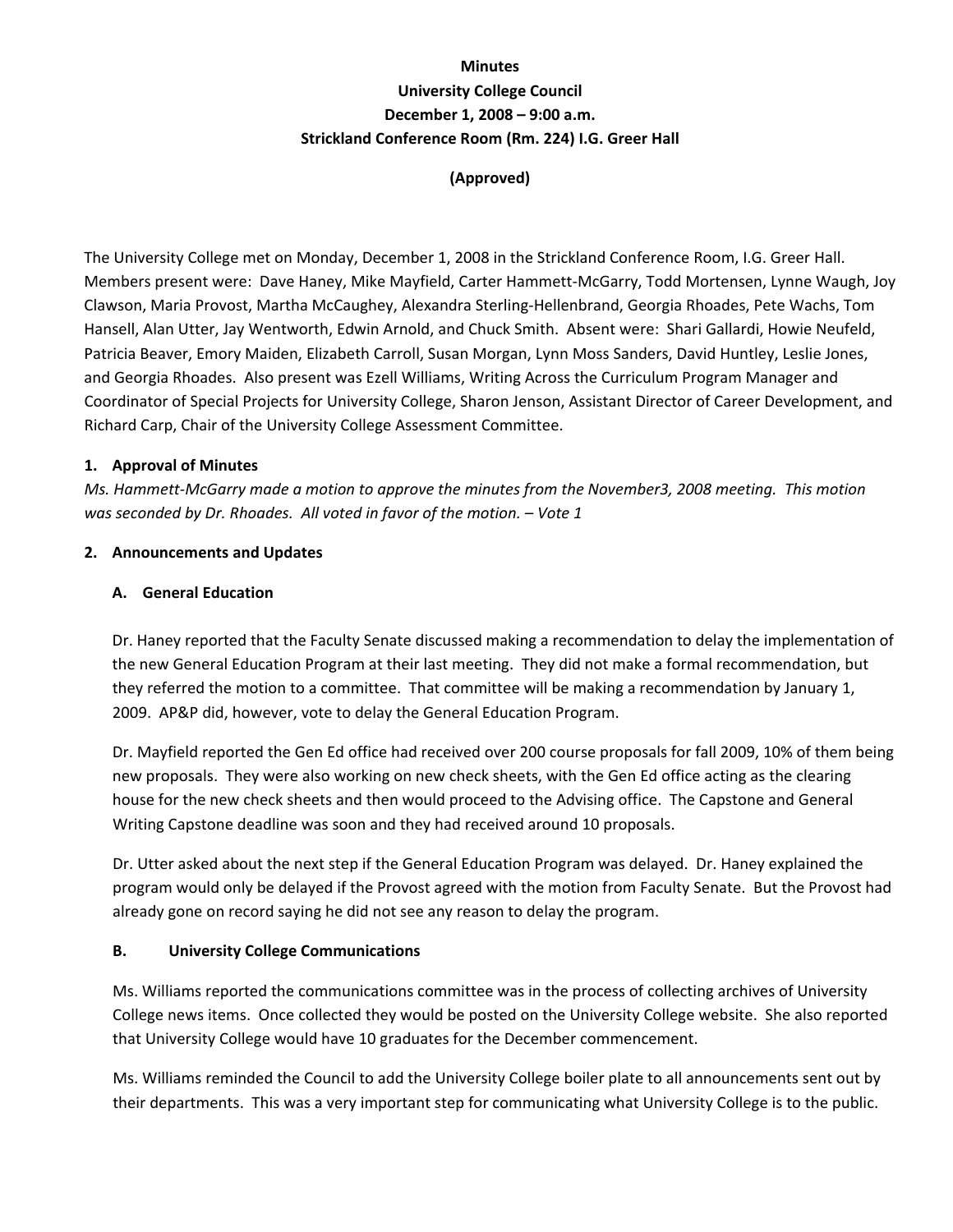Dr. Haney announced that a new content management program had been decided upon. The university will begin using Drupal and would be put in use as of January 2009. He has made Technology Services aware of the importance of switching over University College department sites that are currently using Phpwebsite. He pointed out the two main priorities to Technology Services for University College, which are, building sites for those departments in University College that currently do not have a site and making the switch from Php to Drupal easy for the departments by training those who maintain the sites in a timely manner. Mr. Mortensen added that the Community Webportal site has been completed and was done in Drupal. He commented on how easy the content management program was to use.

## **C. Budget Information**

Dr. Haney reported to Council that their basic operating budgets and supplemental request were in the process of being approved. At this time, it was hopeful that most supplemental request had been allocated. The Summer School allocation would be mainly spent on courses, just over \$65,000. The remainder would be spent on faculty development, trips, etc. The University as a whole has received a 5% cut which would be sent back to the General Administration.

Mr. Smith advised the departments to look at Foundation payouts this year as a way help fund the next year's budget. But the Sustainable Development Council was looking into the legality of this. He would report to the Council at the next meeting. Dr. Haney reported that Appalachian State University had an offer to be given a farm near by. This proposal would go before the next Board of Trustees meeting and he would report back.

# **D. Rituals Committee**

Ms. Williams explained she would be sending out a document to all the departments so that they could take an inventory of what each one does for commencement. There will be a proposal before the Calendar Committee to cancel classes on Convocation Day and focus more, with additional events, with the Summer Reading book. They were also proposing a spring Student Research Day. These changes wouldn't take place for at least two more years.

## **3. Assessment Committee**

Dr. Haney pointed out that assessment was central to the General Education program. University College needs to be a model of assessment for the rest of the University.

Dr. Carp reported the committee had sent out a draft of timelines of when assessments would begin. Timelines were established based on what had been given to the committee. He asked that the Council look at the timeline for their individual unit and respond to him by the end of the week, as the timeline can be adjusted.

Dr. Wachs explained the relationship between strategic planning and assessment.

Dr. Carp reported a training session would be scheduled soon for the new TrackDat software.

# **4. Fundraising Priorities**

Dr. Haney reported that Ms. Williams and Ms. Cockrill had created a document on a Capital Campaign for University College. They would be meeting soon with Susan Pettyjohn, University Advancement, to present her with this idea. They tried to take big items and ideas that would be attractive to donors. He asked Council to review the plan.